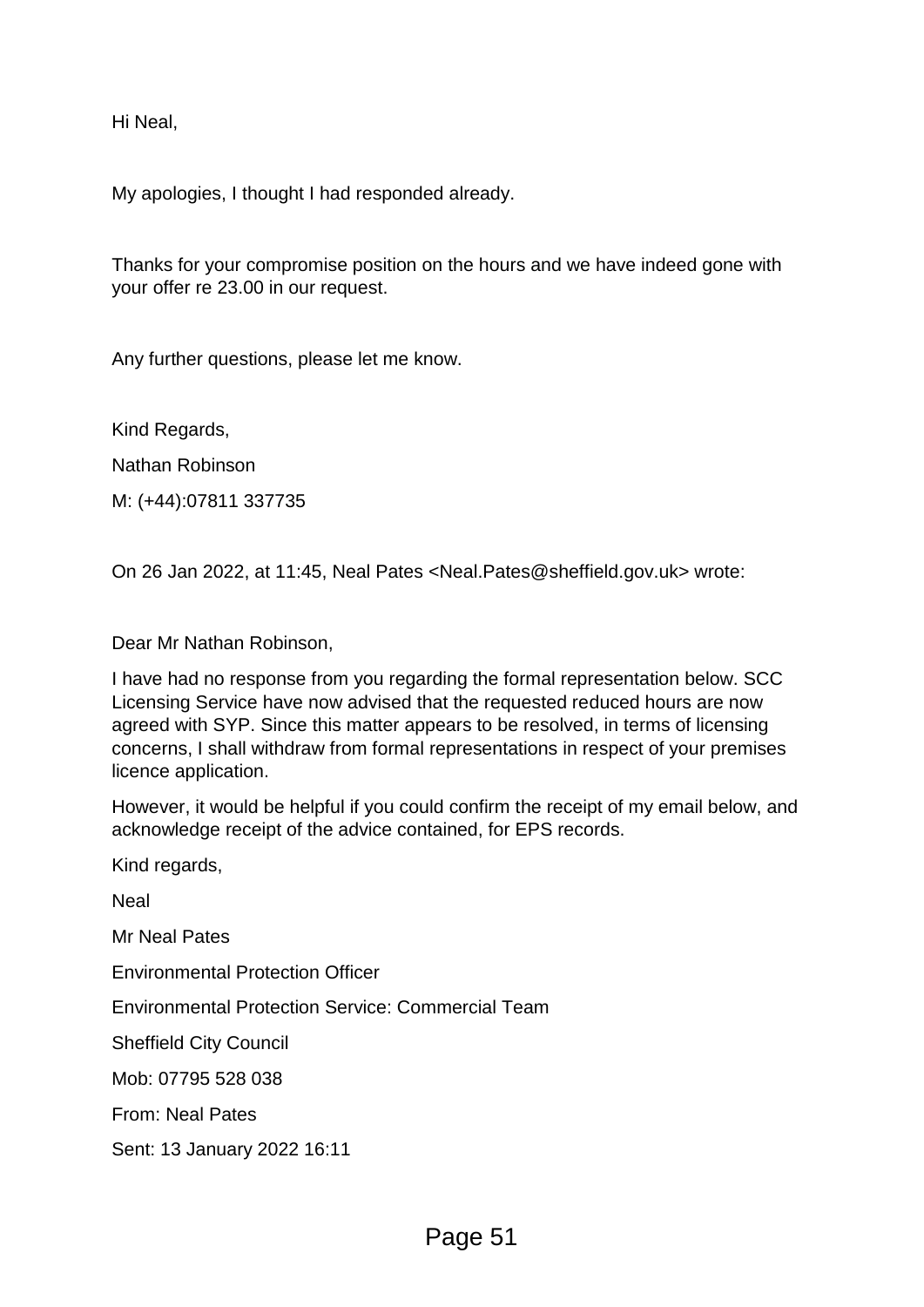To: projectninkasi@googlemail.com

Cc: licensingservice <licensingservice@sheffield.gov.uk>

Subject: FW: Variation of Premises Licence for The Wedge, 11 Cotton Mill Walk

Variation of Premises Licence for The Wedge, 11 Cotton Mill Walk

Our Ref. EPS/NEP/699815

This emailed representation is made in accordance with the agreement with the Licensing Authority on the 18th October 2006 to accept representations by email.

Dear Mr Nathan Robinson,

I represent Sheffield City Council's Environmental Protection Service; Commercial Team, in the capacity of Responsible Authority for the Prevention of Public Nuisance, one of the four 'core objectives' of the Licensing Act 2003 (as amended).

The attached variation application (and amending email) set out the intention to extend the premises opening hours to 1200 hours to 0000 hours, on all days, with the same for supply of alcohol. Unfortunately, I must advise you of my formal objection to this proposal.

You may be aware that the Licensing Act and accompanying statutory guidance make it clear that, in circumstances where differing planning and licensing controls are in place for a premises, the more restrictive of the two applies. In this case, The Wedge premises on Cotton Mill Walk has planning consent to operate as a 'craft beer bottle shop and tasting room (Sui generis use) with outdoor seating', under planning consent 21/00556/FUL. Condition no.3 restricts the hours during which customers may be on the premises to 1000 hours to 2200 hours on all days. This therefore restricts your opening hours to 10pm, irrespective of any extension to your licenced hours. Breaching this condition runs the risk of enforcement action by the Local Planning Authority (LPA).

In your application, you cite The Grind as a comparator, and reference their longer licenced hours. These are currently licence the Grind from 0800 hours to 2300 hours on all days. However, the current planning consent for The Grind only permits them to open as a café, and until 2100 hours on all days. I am aware that these premises do trade later. However, I understand that this is currently the subject of an open planning enforcement case.

I have been involved with the Little Kelham development from its outset, both in terms of planning and licensing, as a consultee and responsible authority respectively. The LPA has taken care to restrict the hours of licensable activities on the site, to preserve local amenity and the character of the area. The sui generis planning use for the Wedge clearly defines the premises as a shop with tasting facilities, and not as a drinking establishment.

Irrespective of the above, I am also aware that LPAs and Licensing Authorities, including Sheffield, are keen to assist local businesses during these difficult times. There is a policy of taking a relaxed approach to some planning and licensing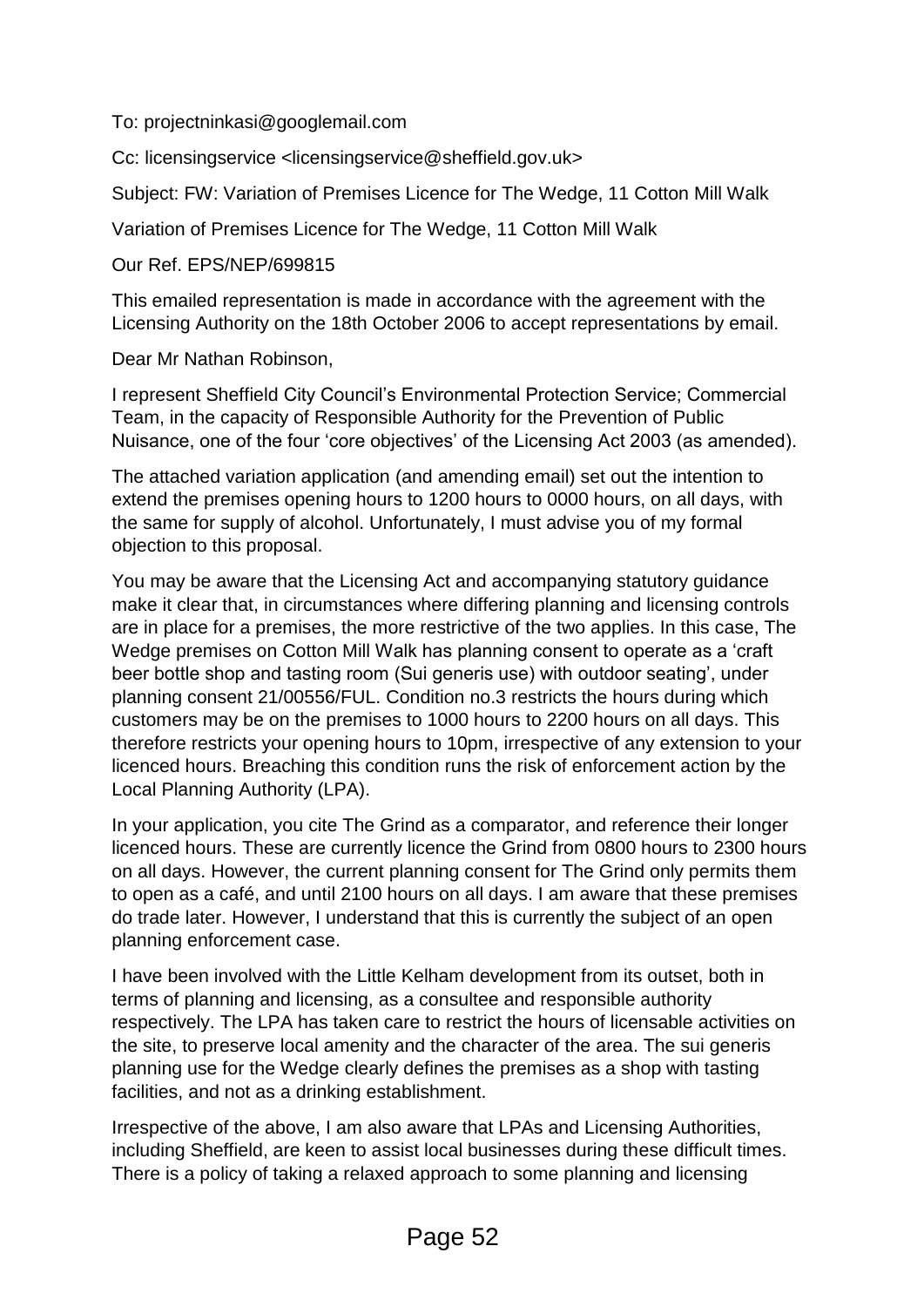controls where this assisting businesses in maintaining safe ways of operating, provided this does not give rise to significant issues in other areas, including nuisance. I would therefore like to offer the following compromise, which I feel remains more consistent with the operating style defined by the planning permission for the premises, and offers some increased potential for later trade, particularly during these restricted times. This will also lend some 'headroom' should you elect to subsequently apply for a change to your planning consent, to allow trading beyond 2200 hours.

## EPS Advice

I recommend that you consider revising your application, such that the extension to trading hours applies only until 2300 hours, on all days. Should you elect to volunteer this change, I shall be pleased to withdraw this formal objection, and make no further representations in this matter.

Please note that any change in opening hours would not formally revise the hours during which the outside seating may be in use, which is currently restricted by both planning and licence conditions, to cease at 2100 hours on all days. Again , I do acknowledge that such restrictions may currently be relaxed due to Covid restriction, which I support. However, my view at present is that I would resist any formal permanent change to this arrangement in the longer term.

I look forward to hearing back from you soon. Please note that the closing date for representations to be finalised is now advised as 4th Feb 2022.

Kind regards, Neal Pates Mr Neal Pates Environmental Protection Officer Sheffield City Council Environmental Protection Service; Commercial Team 5th Floor (North) Howden House 1 Union Street Sheffield S1 2SH Tel: +44 (0)114 273 4651 Mob: +44 (0)7795 528 038 Web: http://www.sheffield.gov.uk/environmentalhealth From: Michael Crawshaw (CEX) <Michael.Crawshaw@sheffield.gov.uk>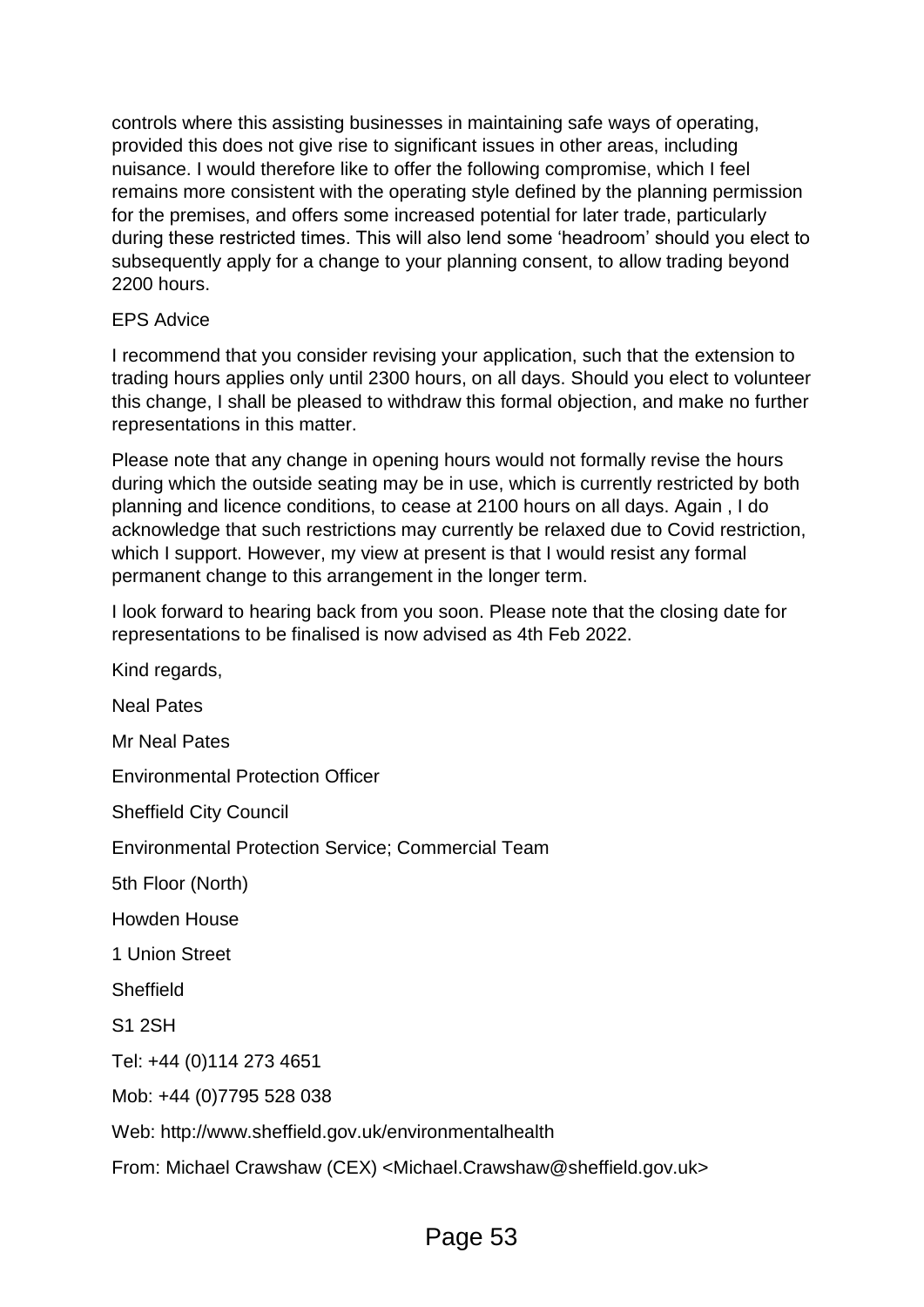Sent: 07 January 2022 09:54

To: Bob Singh <bob.singh@sheffield.gov.uk>; DPHOffice <DPHOffice@sheffield.gov.uk>; Elaine Cresswell <Elaine.Cresswell@sheffield.gov.uk>; eps admin <eps.admin@sheffield.gov.uk>; EPS.commercial <EPS.commercial@sheffield.gov.uk>; Greg Ward <Greg.Ward@sheffield.gov.uk>; Health Protection <Health.Protection@sheffield.gov.uk>; Immigration <alcohol@homeoffice.gsi.gov.uk>; Jonathan Round <Jonathan.Round@sheffield.gov.uk>; Julie Hague <Julie.Hague@sheffield.gov.uk>; Neal Pates <Neal.Pates@sheffield.gov.uk>; Paul Thornton <Paul.Thornton@sheffield.gov.uk>; planningdc@sheffield.gov.uk; Police Licensing <sheffield.liquor-licensing@southyorks.pnn.police.uk>; SCSP <SCSP@sheffield.gov.uk>; Sean Gibbons (DEL) <Sean.Gibbons@sheffield.gov.uk>; South Yorkshire Fire <SYFRlicensing@syfire.gov.uk>; Trading Standards <Tradingstandards@sheffield.gov.uk>

Subject: FW: Variation of Premises Licence for The Wedge, 11 Cotton Mill Walk

Good Morning

The Variation for The Wedge 11 Cotton Mill Walk, Little Kelham, Sheffield, S8 3DH has restarted the Last Date Comment is the 4 February 2022

With agreed conditions with the SYP 12:00 – 23:00

Mick

Michael Crawshaw

Licensing Analyst & Processing Officer, Licensing Hub

0114 2734264

Email

Taxi Licensing: taxilicensing@sheffield.gov.uk

General Licensing: licensingservice@sheffield.gov.uk

Child Employment & Entertainment Licensing: childpermits&licenses@sheffield.gov.uk

Post:

Licensing Service

Block C, Staniforth Road Depot, Staniforth Road, Sheffield, S9 3HD

Please note that The Licensing Service reception is closed. Our phone lines are open Monday to Friday 10am to 4pm.

If you wish to speak to an officer please email your query to the relevant email address above or contact on the above number.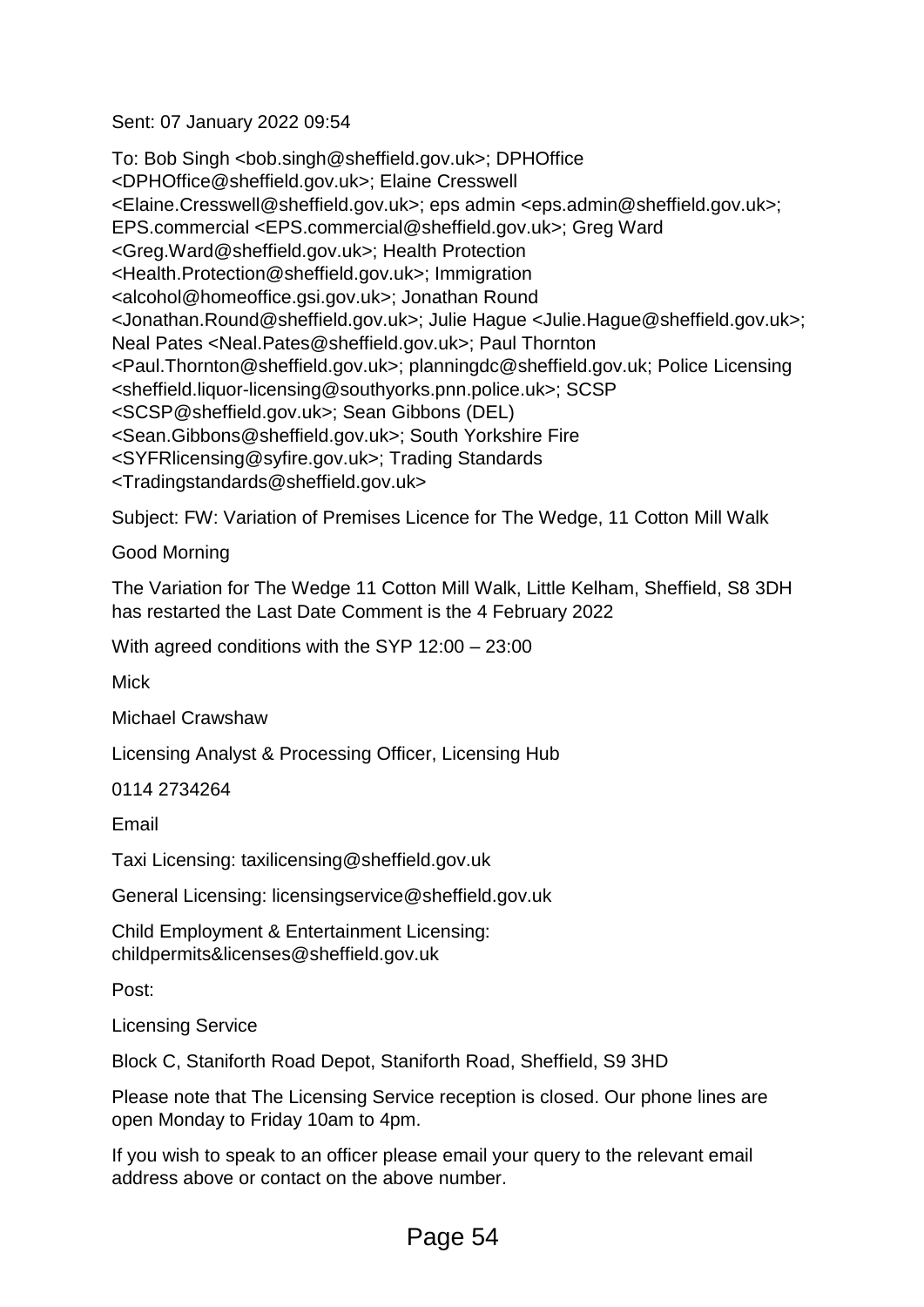Please do not visit reception unless you have a pre-arranged test.

From: Michael Crawshaw (CEX)

Sent: 22 December 2021 14:59

To: Bob Singh <bob.singh@sheffield.gov.uk>; DPHOffice <DPHOffice@sheffield.gov.uk>; Elaine Cresswell <Elaine.Cresswell@sheffield.gov.uk>; eps admin <eps.admin@sheffield.gov.uk>; EPS commercial <eps.commercial@sheffield.gov.uk>; Greg Ward <Greg.Ward@sheffield.gov.uk>; Health Protection <Health.Protection@sheffield.gov.uk>; Immigration <alcohol@homeoffice.gsi.gov.uk>; Jonathan Round <Jonathan.Round@sheffield.gov.uk>; Julie Hague <Julie.Hague@sheffield.gov.uk>; Neal Pates <Neal.Pates@sheffield.gov.uk>; Paul Thornton <Paul.Thornton@sheffield.gov.uk>; Planning Dpt <planningdc@sheffield.gov.uk>; Police Licensing <sheffield.liquor-licensing@southyorks.pnn.police.uk>; SCSP <SCSP@sheffield.gov.uk>; Sean Gibbons (DEL) <Sean.Gibbons@sheffield.gov.uk>; South Yorkshire Fire <SYFRlicensing@syfire.gov.uk>; Trading Standards <Tradingstandards@sheffield.gov.uk>

Subject: FW: Variation of Premises Licence for The Wedge, 11 Cotton Mill Walk

Good Afternoon

Please find the Variation of Premises Licence for The Wedge, 11 Cotton Mill Walk, Little Kelham, Sheffield, S8 3DH

Last date for comment 17 January 2022

Mick

Michael Crawshaw

Licensing Analyst & Processing Officer, Licensing Hub

0114 2734264

Please note that the Service will be closed on the below dates over the Christmas period:-

Monday 27th December – reopening Tuesday 4th January 2022

There will be no processing of applications, nor will officers be checking emails to respond to enquiries

Email

Taxi Licensing: taxilicensing@sheffield.gov.uk

General Licensing: licensingservice@sheffield.gov.uk

Child Employment & Entertainment Licensing: childpermits&licenses@sheffield.gov.uk